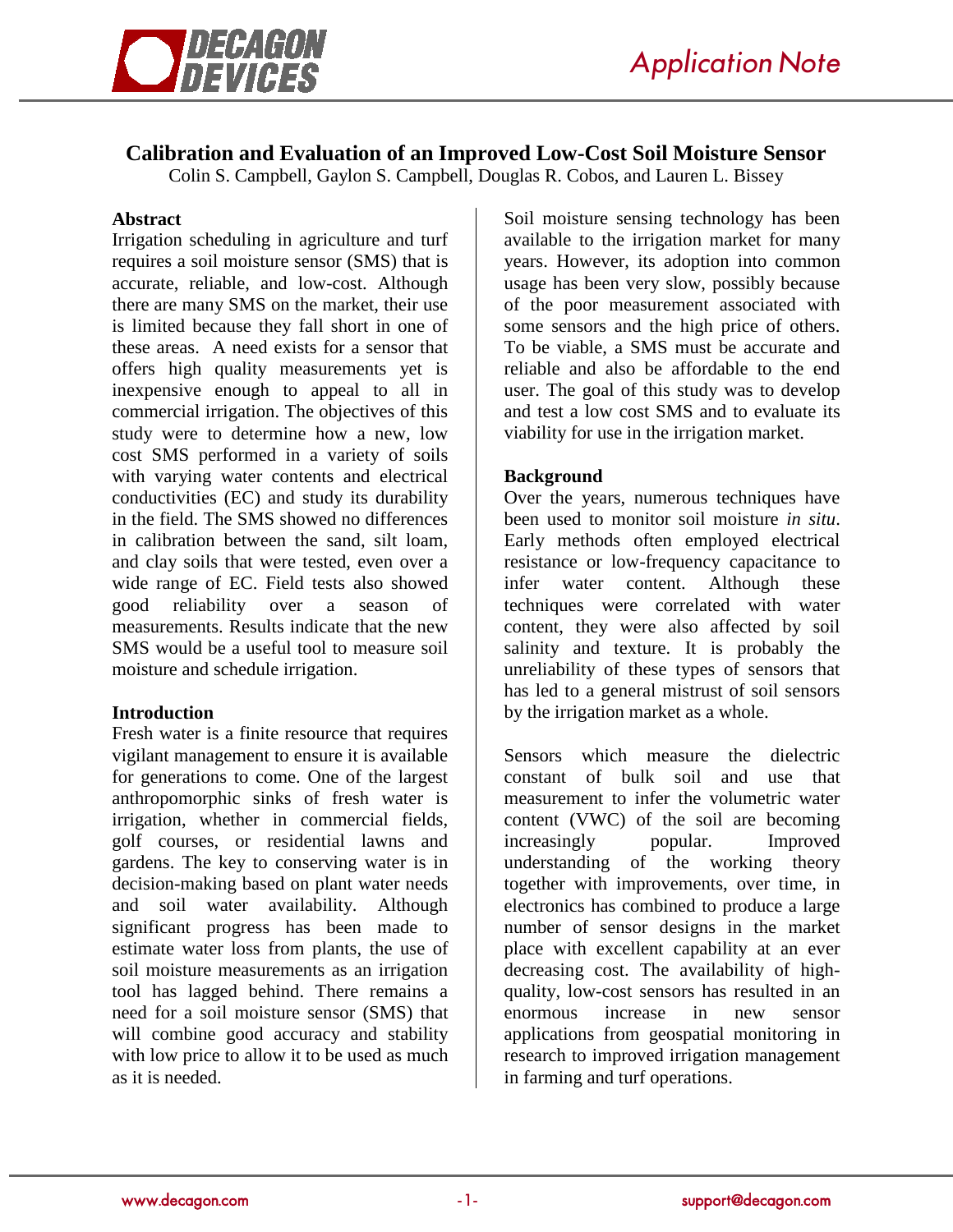

Two general classes of dielectric sensor are available. One class measures the time taken for an electrical impulse to traverse a transmission line of fixed length in the soil. The other measures some component of the impedance of a capacitor in which the soil is the dielectric. Sensors of the first type are called time domain (time domain reflectometer, or TDR; time domain transmissometer, or TDT). Members of the second class are sometimes referred to as frequency domain sensors since they typically operate at a fixed frequency, but more often are referred to as capacitance sensors.

The belief is sometimes expressed that time domain sensors are inherently better or more accurate than frequency domain sensors. Several reasons may exist for this belief. Typically, time domain sensors are much more expensive than capacitance sensors, implying accuracy through cost. Also, capacitance sensors have been tried for over a century while time domain methods have come into use within the past 30 years. Early capacitance sensors had many limitations, and even though those have been overcome by modern electronics and better understanding of the theory, the method may still have a bad name from experiences with early versions.

Whatever the reason for the perception that a difference exists between the performance of the two sensor types, that perception is aided and abetted by purveyors of time domain sensors wanting to promote their own products. These claims form a good basis for discussion of the relative merits of frequency domain and time domain sensors.

## *Accuracy*

Dielectric sensors do not sense water content; they sense the bulk dielectric permittivity of the soil. Two elements are therefore involved in determining accuracy: the accuracy with which the sensor is able to determine bulk dielectric constant and the accuracy of the relationship between bulk dielectric constant and soil water content. Considering the latter first, we can analyze accuracy using a typical dielectric mixing model:

$$
\varepsilon_b^{1/2} = x_a \varepsilon_a^{1/2} + x_m \varepsilon_m^{1/2} + x_w \varepsilon_w^{1/2}
$$
 (1)

where  $\varepsilon$  is the relative dielectric permittivity,  $x$  is the volume fraction, and the subscripts *b, a, m,* and *w* refer to bulk, air, mineral and water. The permittivity of air as 1. The permittivity of soil minerals can range from 3 to 16, but a value of 4 is often used. We can substitute for  $x_a$  the expression  $1 - x_w$   $x_m$ , and for  $x_m$  the ratio of bulk to particle density of the soil,  $\rho_b/\rho_s$ , to get an equation relating water content to measured water content to permittivity:

$$
x_w = \frac{\varepsilon_b^{1/2} - 1 - (\varepsilon_m^{1/2} - 1)\rho_b / \rho_s}{\varepsilon_w^{1/2} - 1}
$$
 (2)

This equation can be used to determine the sensitivity of predicted water content to uncertainties in the various parameters that determine water content. Calculations can be done for any set of parameters. For purposes of illustration the nominal values in Table 1 were chosen. For those values, Table 1 gives the sensitivities.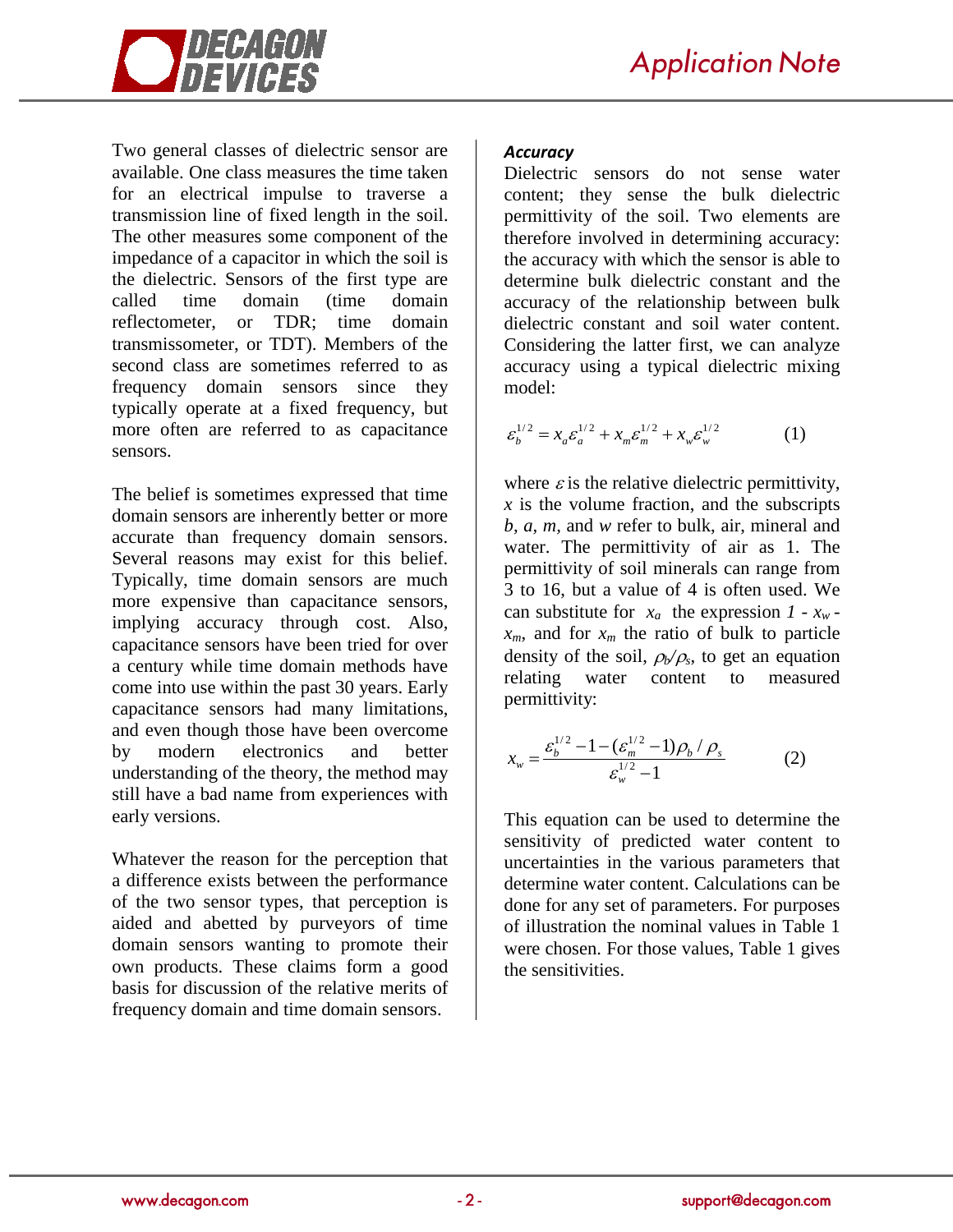

| Quantity             | symbol                | nominal value | sensitivity <sup>1</sup> |
|----------------------|-----------------------|---------------|--------------------------|
| bulk permittivity    | $\varepsilon_{\rm b}$ | 10            | -5                       |
| water permittivity   | $\varepsilon_{\rm w}$ | 80            | 8.5                      |
| mineral permittivity | $\varepsilon_{\rm m}$ | 4             | 16.2                     |
| bulk density         | $\rho_{\rm b}$        | 1.3           | 16.2                     |
| particle density     | $\rho_{\text{s}}$     | 2.65          | $-16.4$                  |

Table 1. Nominal values and sensitivity analysis for Eq. 2.

<sup>1</sup> sensitivity is the percent change in the indicated quantity that produces a 1% change

in predicted volumetric water content

#### *Effects of bulk density on accuracy*

Bulk density of soils varies widely. In typical mineral soils used for agriculture the bulk density can vary from 0.8 to 1.8  $\text{g cm}^{-3}$ , roughly an 80% change. If one considers organic soils or soils in geotechnical applications the range is much wider. Considering just the range of mineral agricultural soils, eq. 2 predicts a change in water content of  $0.05 \text{ m}^3 \text{m}^{-3}$  in going from 0.8 to 1.8  $g \text{ cm}^{-3}$ . If there is no independent measurement of density (as is the case with dielectric moisture sensors), then the limits of accuracy for mineral, agricultural soils, considering only uncertainty in density, is ±2.5% in water content. Considering organic and compacted soils the error is much larger. Clearly a claim that any dielectric sensor has absolute accuracy, independent of soil type, of 1% is overstatement. Table 1 indicates that the sensitivities to uncertainty in mineral permittivity and particle density are nearly the same as for bulk density adding to the overall uncertainty from variation in solid soil properties.

# *Effects of dielectric permittivity of water on accuracy*

The dielectric permittivity of free water is around 80 at room temperature. It decreases with increasing temperature at about

0.5%/C. An error of 8.5% in water permittivity results in a 1% error in predicted moisture content at 20% volumetric water content. At this water content a ±20C temperature change only results in a  $\pm 1.2$ % change in predicted water content, which for most purposes is negligible. The effect is larger at higher water content, but many sensors measure temperature, so an appropriate correction can often be applied making this effect negligible.

## *"Bound water" effects on water permittivity*

"Bound water" can also have an effect on TDR and TDT sensors. The dielectric permittivity of free water is relatively constant with frequency below the relaxation frequency of 15 GHz. Crystalline water, however, (such as in ice) has a high dielectric constant only below frequencies of a few kHz. The binding or structure of the water can therefore strongly affect its dielectric constant at a particular frequency. Water adsorbed on soil minerals and organic matter is not free. It has a wide range of binding energies, some strong enough to lower the relaxation frequency of the water below the frequency at which many TDR and TDT sensors operate (high MHz to low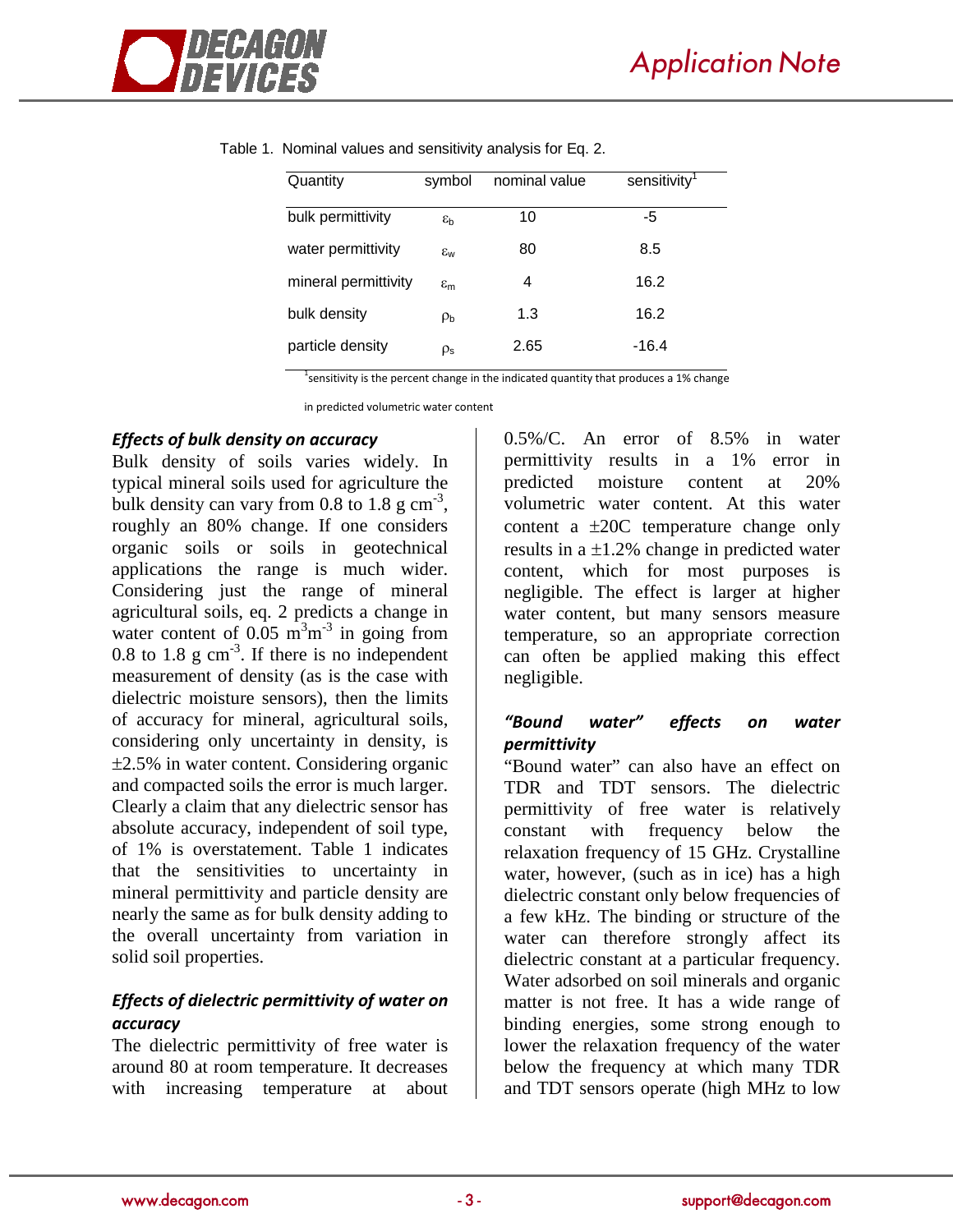

GHz range). The effect on accuracy of this bound water fraction is negligible in coarse textured soils with little organic matter, but can lead to substantial underestimation in high clay soils. Because capacitance sensors typically operate at lower frequencies they are not subject to these errors unless the soil water freezes. In frozen soil both types of sensor "see" only the unfrozen water.

Another effect arises because the relaxation frequency of bound water is temperature dependent giving rise to a higher than normal temperature dependence of bulk permittivity when it is measured by high frequency TDR and TDT sensors. Again, the lower frequency sensors are free of this effect.

## *Effects of bulk dielectric permittivity on accuracy*

From Table 1, the accuracy in bulk permittivity required for 1% accuracy in water content determination is 5%. It changes with water content and ranges from around 3% for saturated soil to around 10% for dry soil. Time domain and capacitance sensors generally have no difficulty meeting this requirement, but there are pitfalls. The most serious of these have to do with the sensor's ability to correctly sample the dielectric constant of the surrounding medium and the ability of the sensor to separate capacitive from conductive effects in soils which contain salt. The sampling problem will be addressed later. The salt problem can be understood by realizing that the soil can be modeled as a resistor in series with a capacitor. The resistance of the resistor is proportional to the bulk electrical conductivity of the soil. The capacitance of the capacitor is proportional to the bulk permittivity of the soil. If the electrical conductivity of the soil is negligibly small then a measurement of permittivity by either

time domain or frequency domain methods is easy and accurate. As electrical conductivity increases the TDT and TDR wave forms which are analyzed to determine travel time become increasingly attenuated, especially at high frequencies. To some point algorithms can sort out the start and end of the wave, but finally no signal is discernable. One can shorten the wave guides and again obtain some signal, but the attenuation of high frequencies makes the inferred bulk permittivitity too large, and the effect must be compensated for correct water content measurement. These problems typically occur above 2 dS/m pore water EC. Since agricultural production can occur on soils with EC up to about 10 times this value, this can be a severe limitation.

Frequency domain methods may also be adversely affected by soil EC. Some sensors separate the signal into a real and an imaginary part. The real part is due to capacitance and the imaginary part to resistance. Increasing soil EC is not a problem for these sensors because they measure the two components separately. Most capacitance sensors, however, are not able to separate the two components, so the resistive part adds to the apparent capacitance which can result in substantial error. The impedance of a capacitor decreases with frequency, while the resistance (imaginary component) is not affected by frequency. Increasing frequency therefore decreases the relative effect of soil electrical conductivity compared to permittivity. Thus, the higher the frequency of a dielectric sensor, the higher the soil salinity can be without affecting the reading. In non-saline soils frequencies in the range 1-10 MHz are adequate for good permittivity measurements, but at higher salinity higher frequencies are necessary. With Decagon's EC-10 and EC-20 sensors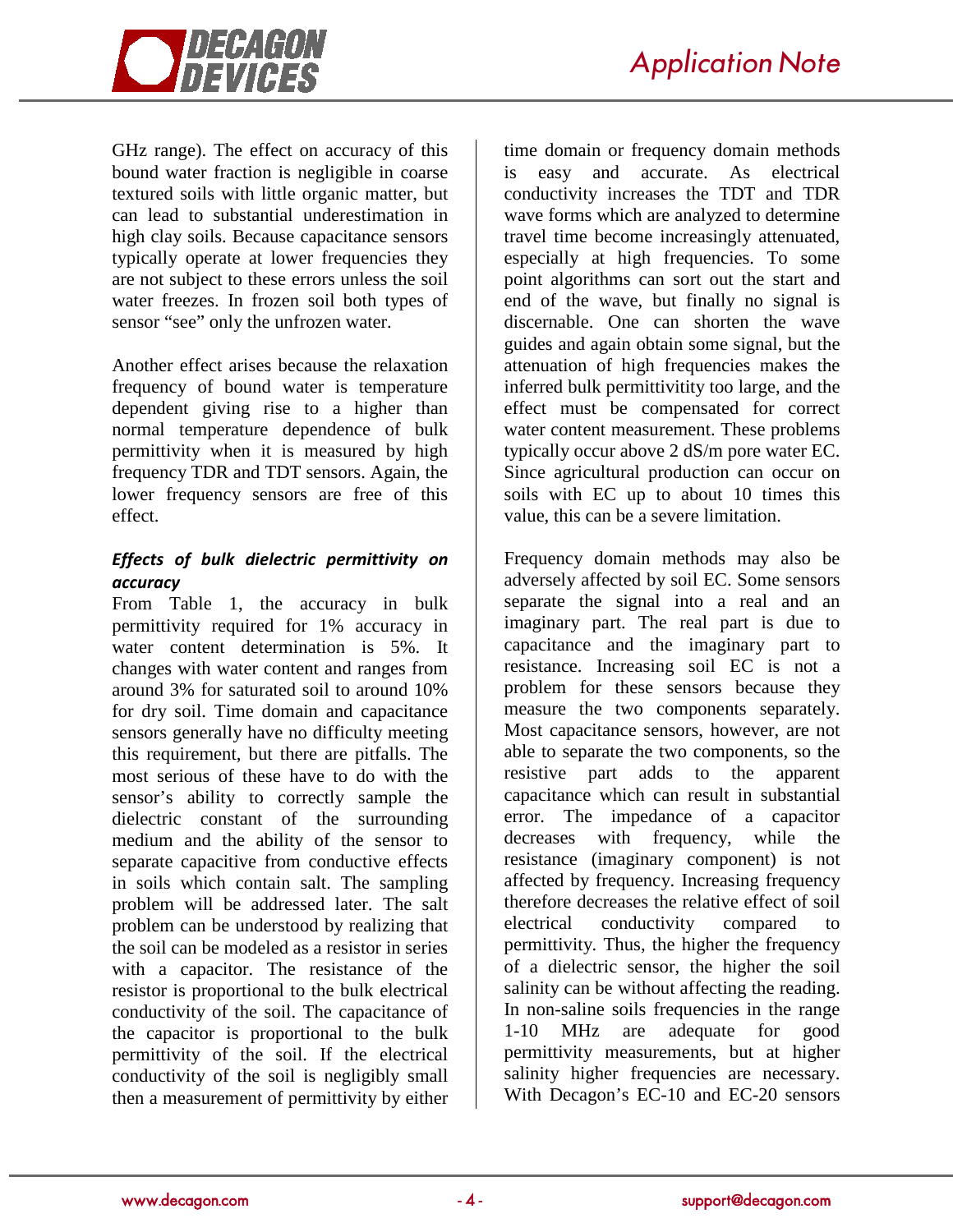

which operate at 6 MHz EC effects are negligible up to about 1 dS/m. The higher frequency sensors, which operate at 70 MHz show negligible salt effects up to about 10 dS/m. When the pore water EC exceeds these thresholds, sensors still show changes in output with water content, but the permittivity computed from the output is no longer the true soil permittivity. This apparent permittivity can be calibrated for the particular soil in question, but shows a stronger and positive temperature response because of the 2%/C temperature response of EC.

## *Sampling volume of time domain and frequency domain sensors*

The greatest weakness of dielectric soil moisture sensors comes from their sampling volume. Both time domain and frequency domain sensors form an electrical field around the sensor with the field strongest near the sensor surface, and decreasing in strength with distance from the sensor. Increasing the permittivity of the surrounding medium collapses the field even more strongly around the sensor surface. Regions of high or low permittivity in the field of influence distort the shape of the field in a non-linear way making the measured permittivity differ from the average of the permittivities of the materials in the field. Any air gaps between the sensor and the medium it senses cause large errors in the measured permittivity. Measurements in liquids are made without difficulty, but soils are much more difficult.

The volume of influence of either sensor type is determined entirely by the shape and size of the wave guides for the time domain instrument or the shape and size of the capacitor plates for the capacitance sensor. These differ from one sensor design to another, but the volume of influence is not dependent on whether the sensor is time domain or frequency domain. When one seeks to model the sensor performance of either sensor in soil one uses the exact same simulation software for both.

## **Laboratory and Field Evaluation of Sensors**

Five randomly selected commercial soil moisture sensors (EC-5, Decagon Devices, Inc., Pullman, WA) were selected for calibration and evaluation. Four mineral soils (dune sand, Patterson Sandy Loam, Palouse Silt Loam, and Houston Black Clay) were collected to represent a broad range in soil types (Table 2). Soils were crushed in a soil grinder to break up large peds and allow uniform packing. Additional steps were taken to provide a wide range of soil salinities. First, several solutions were made up with EC values from  $\sim$ 1 to  $>15$  dS/m. Soils were then subdivided into smaller portions and solutions added to selected soils to create a range of soil electrical conductivities. The soils that had solutions added to them were oven dried, crushed, and a saturation extract was used to determine the actual soil EC (U.S.Salinity Laboratory Staff, 1954). During the testing, calibration, and characterization procedures (see below), these soils were wet with distilled water then oven dried to ensure that the salinity would remain relatively constant.

.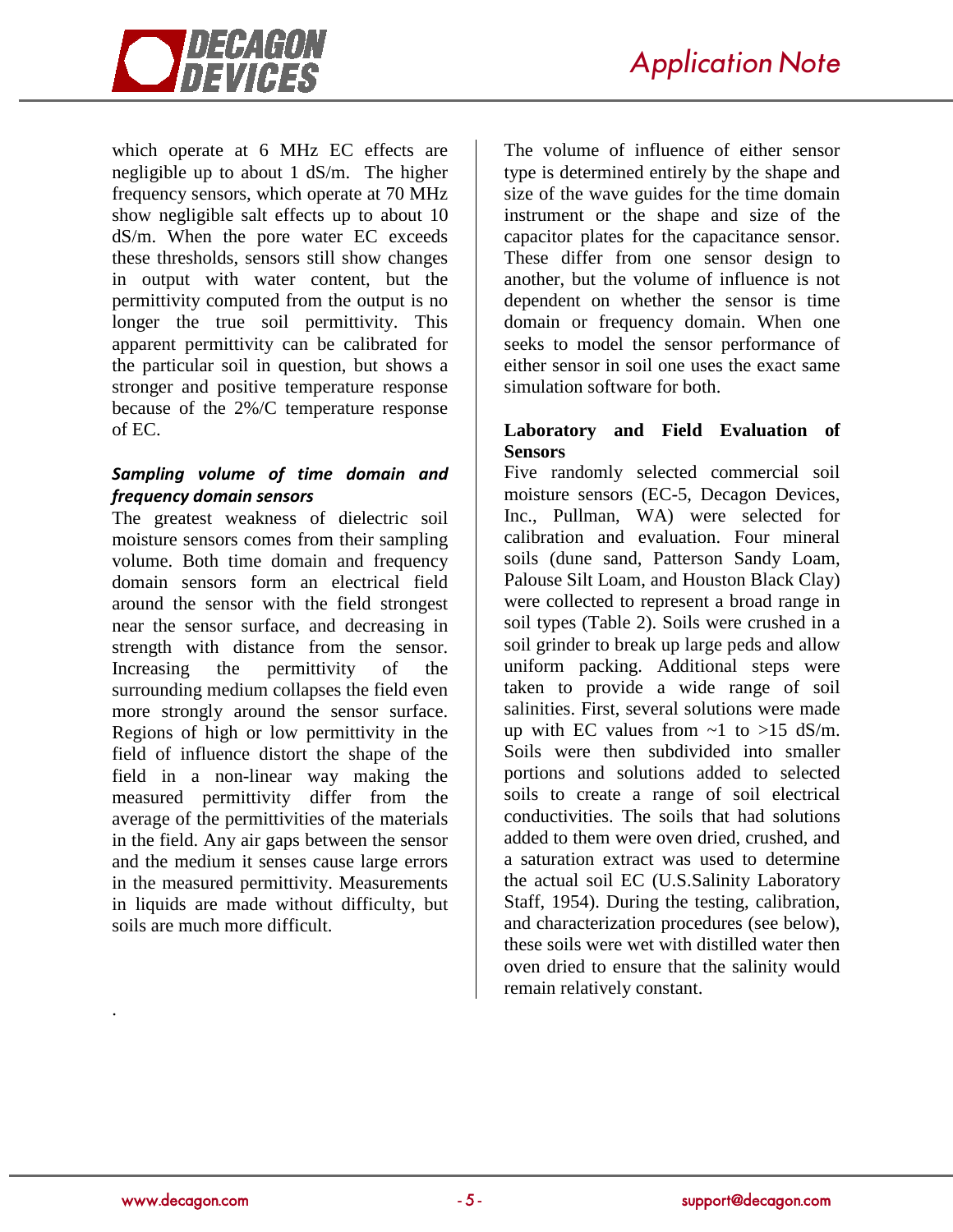

| Soil                      | Sand         | Silt                                   | Clay | Native electrical conductivity |
|---------------------------|--------------|----------------------------------------|------|--------------------------------|
|                           | ------------ | -- kg kg <sup>-1</sup> --------------- |      | $dS \, m^{-1}$                 |
| Dune Sand                 | 0.87         | 0.03                                   | 0.03 | 0.04                           |
| Patterson Sandy Loam      | 0.79         | 0.09                                   | 0.12 | 0.34                           |
| Palouse Silt Loam         | 0.03         | 0.71                                   | 0.26 | 0.12                           |
| <b>Houston Black Clay</b> | 0.13         | 0.34                                   | 0.53 | 0.53                           |

Table 2. Fractionation and native electrical conductivities of soils tested.

#### *Sensor Calibration in soil*

Sensors were calibrated by adapting the technique recommended by Starr and Paltineanu ( 2002). A detailed description of the procedure is given by Cobos ( 2006). Briefly, an air dry soil was packed in a container around a sensor. Care was taken to pack the soil evenly so not to bias the measurements. After a reading was taken from the sensor, a volumetric water content (VWC) was obtained using a small cylinder, and the gravimetric water content determined using a drying oven and scale (Topp and Ferre, 2002). The next water content was then created by dumping the soil into a larger container, thoroughly mixing in a known volume of water, then again packing the soil around the sensor in the original container. This was repeated four or five times for each soil type and electrical conductivity to create a correlation between sensor output and VWC. The data were plotted to determine the effect of soil type and electrical conductivity on sensor output.

#### *Statistical Analysis*

To determine statistical significance, data from each calibration were considered to be unique. That is, each soil water content

along with its measured electrical conductivity was taken to be one unique soil type combination. Soil type/EC combinations were compared using analysis of covariance with moisture content as the dependent variable and electrical conductivity as the independent variable. Analysis of covariance was conducted using PROC GLM (SAS Institute, 2006). Individual sensors were considered replicated observations and not treatment effects because sensors within soil type were not a significant source of variation (data not show). The estimate function of PROC GLM was used to compare the slopes of the individual calibration curves for each soil type/EC combination.

#### *Sensor Characterization*

The sensitivity of an accuracy estimate to confounding soil factors has already been discussed. However, there is still a need to characterize how the manufacturer supplied calibration equation compares to the actual volumetric water content under typical soil conditions. To test this, an EC-5 and a ThetaProbe (Model ML2, Delta-T Devices, Cambridge, UK) were randomly selected from a production lot and tested in sand, silt loam, clay, and potting soil. Results were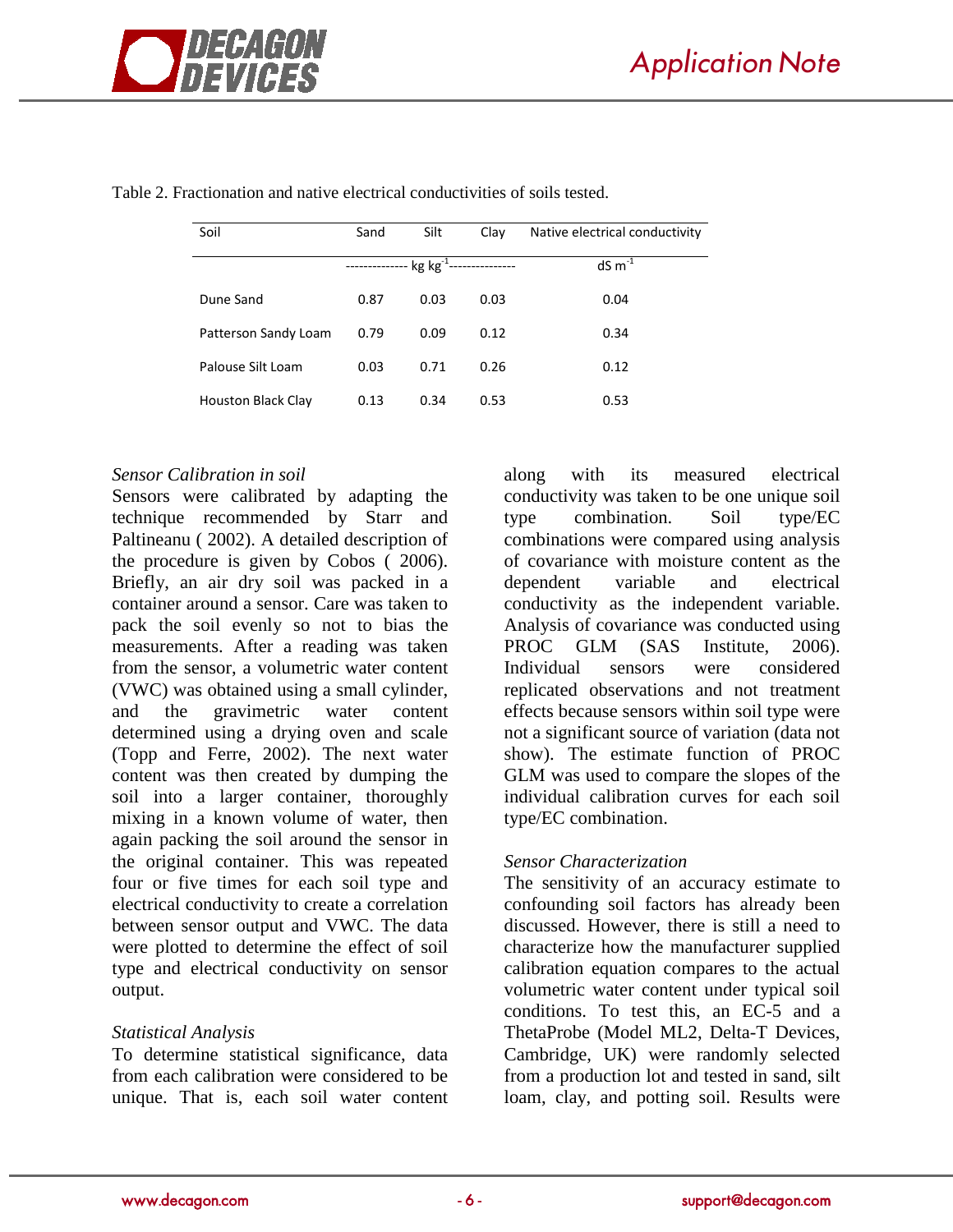

compared to directly measured volumetric water content.

#### *Field Evaluation*

Three EC-5 sensors were installed in a commercial potato field at 15, 30, and 60 cm depths in a fine sandy loam soil. The field was under center pivot irrigation whose frequency varied depending on crop needs. A tipping bucket rain gauge (1 mm resolution) was situated above the buried sensors to record irrigation events and amounts. Sensors were monitored across an entire growing season to investigate their reliability, sensitivity to irrigation events, and long term stability.

#### **Results and Discussion**

Calibration of five standard EC-5 sensors in four soil types (Table 2) at several levels of electrical conductivity are shown in Fig 1. No significant sensor to sensor variation was observed between all the sensors tested (data not shown.). Statistical comparisons between the calibration slopes of individual soil type/electrical conductivity combinations show there no significant difference between 11 of the 12 calibration curves (Table 3). Interestingly, the slope that was significantly different was the Palouse soil at 0.7 dS/m saturation extract EC which was the middle electrical conductivity of these three Palouse soils tested. It does not seem likely that either soil type or electrical conductivity is driving these differences.



Figure 1. Calibration data for five water content sensors running at 70 MHz in four mineral soils over a range of electrical conductivities (shown in parenthesis).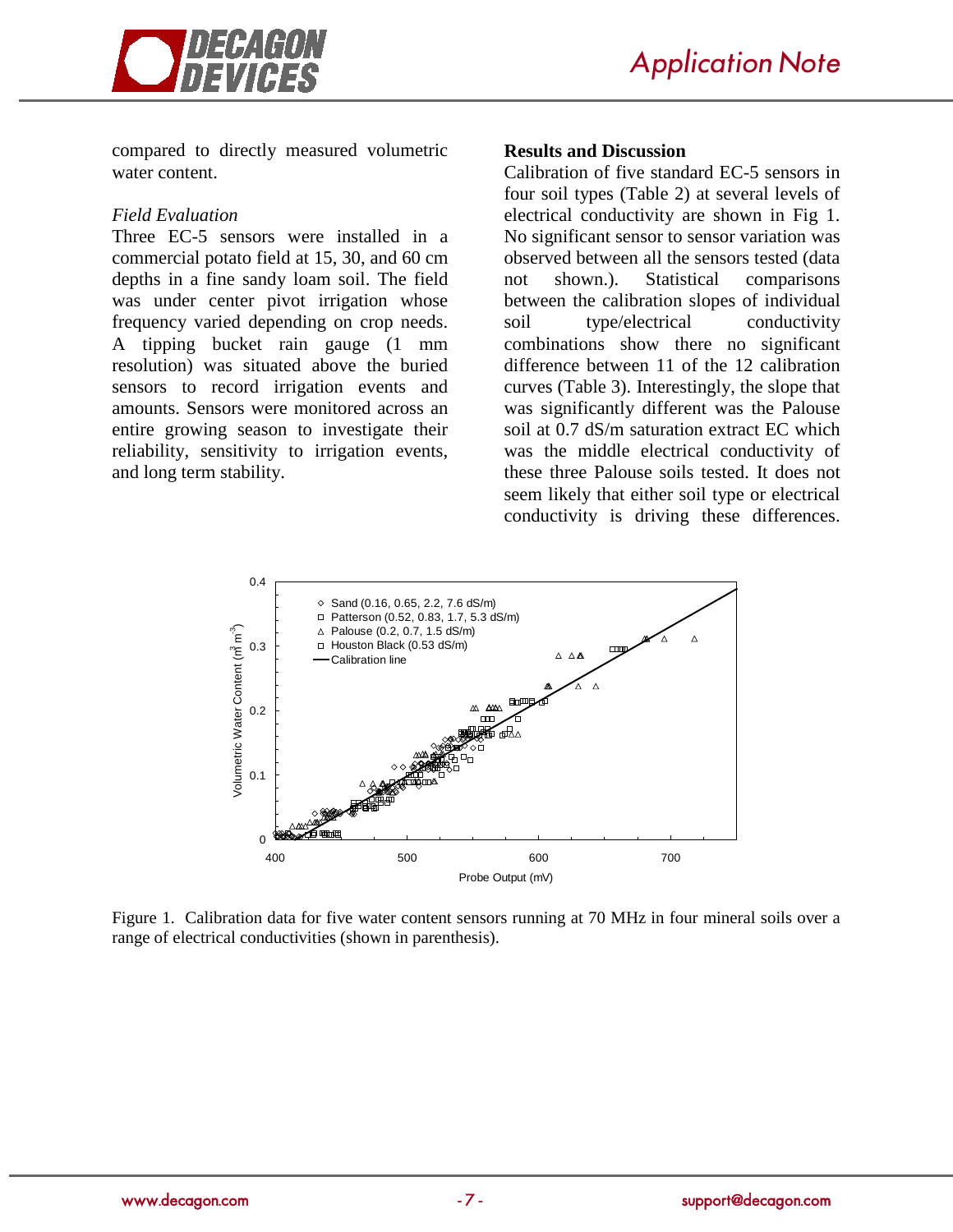

| Soil Type            | Solution EC<br>$(dS m-1)$ | Slope of Calibration<br>Curve (x $10^{-4}$ )* |
|----------------------|---------------------------|-----------------------------------------------|
| Sand                 | 0.65                      | 9.8a                                          |
| Sand                 | 7.6                       | 9.9a                                          |
| Patterson            | 5.3                       | 10.3a                                         |
| Palouse              | 1.5                       | 10.3a                                         |
| Sand                 | 2.2                       | 10.5ab                                        |
| Patterson            | 0.52                      | 11.9ab                                        |
| Patterson            | 0.83                      | 12.1ab                                        |
| Palouse              | 0.2                       | 12.5ab                                        |
| Patterson            | 1.7                       | 12.7ab                                        |
| <b>Houston Black</b> | 0.53                      | 12.8ab                                        |
| Palouse              | 0.7                       | 13.4b                                         |

Table 3. Slopes and statistical comparisons between individual soil type/electrical conductivity (EC) combinations.

\* Slopes followed by the same letter are not significantly different ( $p < 0.01$ )

The lack of significant differences between calibration curves at different salinities is not surprising considering findings on sensors running at similar measurement frequencies (Campbell, 1991). Similar tests of an earlier version of the sensor (EC-20, Decagon Devices, Inc.) showed considerable variation in the calibration depending on the soil type (Campbell, 2001). Data in Fig. 1 suggest that the sensor will not require calibration when used in mineral soils.

Figure 2 shows the same five EC-5 sensors calibrated in three types of potting soil. Again, the sensor output is correlated linearly with the gravimetrically-obtained volumetric water content with an  $\mathbb{R}^2$  value of 0.977. The data show that the same calibration equation can be used for any of the potting soils tested, regardless of potting soil mixture or electrical conductivity. The calibration for potting soil is different from mineral soils due to large difference in bulk density as noted above.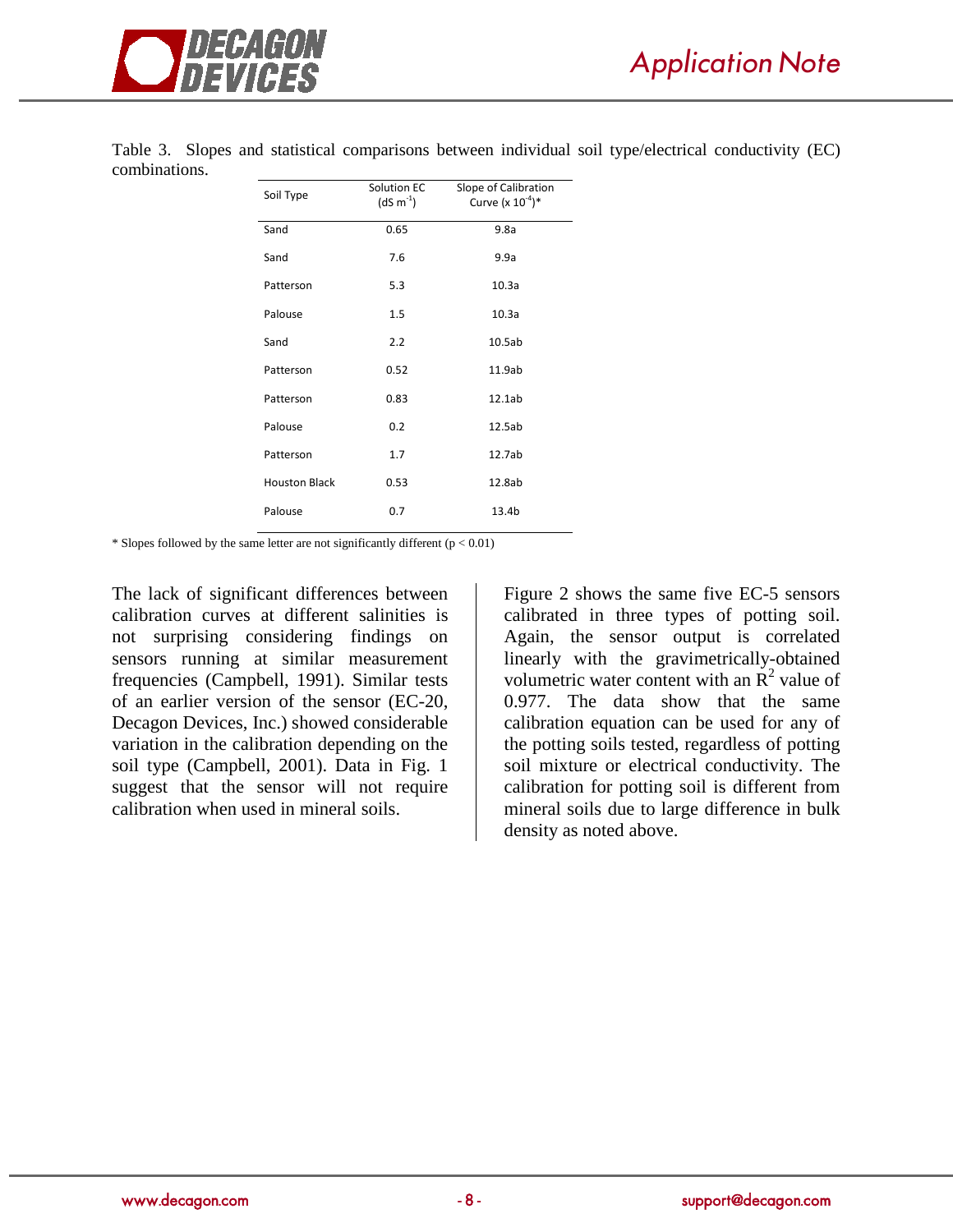



Figure 2. Calibration of five EC-5 sensors in various mixtures of potting soil. Saturation extract EC values are shown in parenthesis.

Testing on the EC-5 and ML2 showed very good agreement between actual VWC and those generated from the manufacturer calibration (Fig. 3). Standard deviations for both sensors on all soils tested were very good (0.0089 and 0.013 m<sup>3</sup> m<sup>-3</sup> for the EC-5 and ML2, respectively). These data suggest

that accurate water content data should be obtainable from either sensor in the field. However, it is clear that a 1% VWC accuracy specification (as noted in some product specifications) is difficult to obtain even in laboratory conditions, let alone the field.

.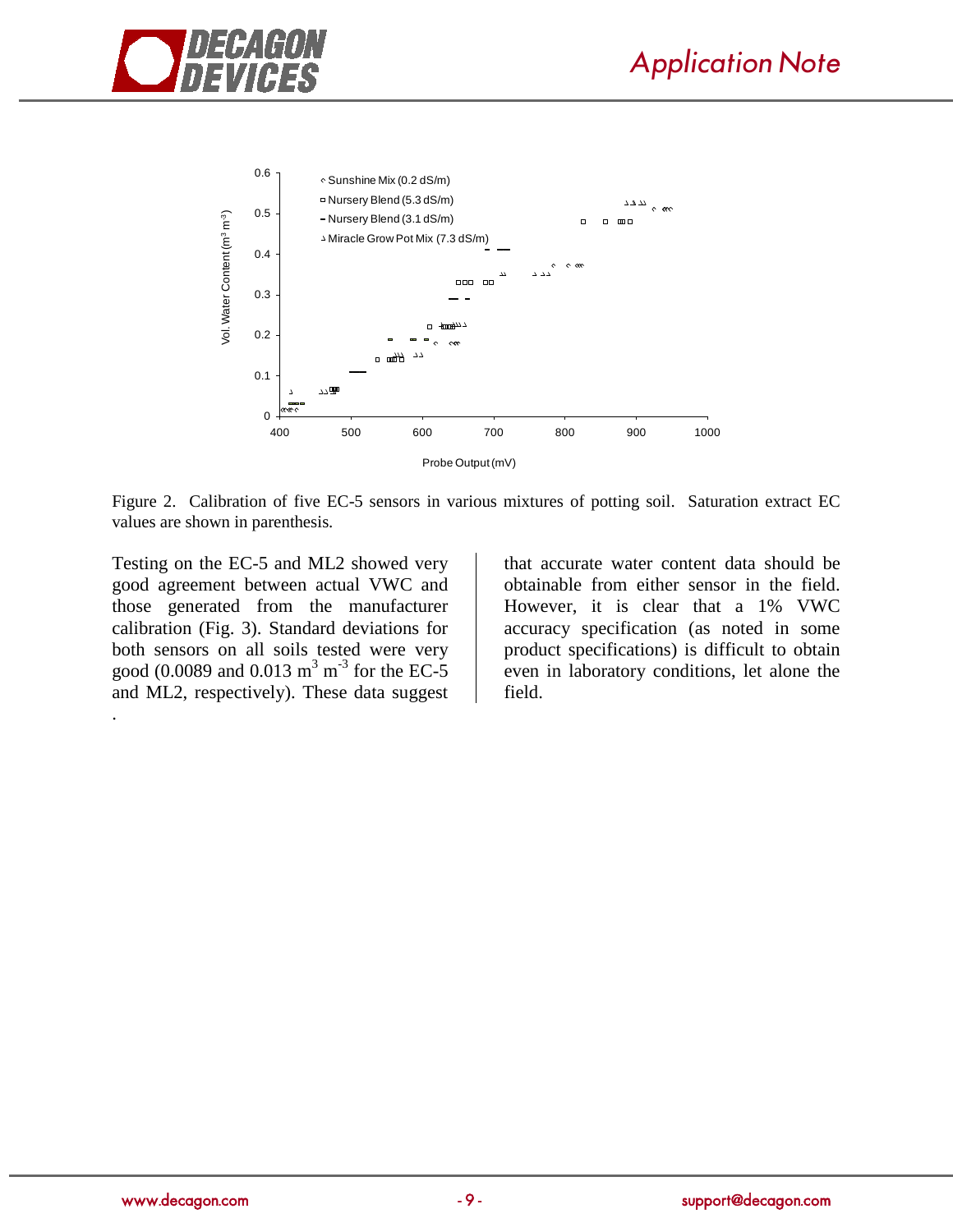



Figure 3. Comparison of actual VWC versus VWC calculated using the manufacturer's calibration for (a) sand, (b) clay, (c) silt loam, and (d) potting soil.

The sensors installed in the commercial potato field provided reliable, stable results for the entire growing season (Fig. 4). Figure 4 shows how the sensors responded to heavy irrigation during some parts of the season, as well as some dry-down events during critical stages in the crop maturation cycle. Changes in water use by depth can also be seen where water content at 15 cm is lower, initially, than at 30 cm when the crop

is relatively young, but as it matures, roots begin to move deeper and irrigation becomes heavier, pushing water content at both depths to become similar. Water content at 60 cm remained much more constant for the entire season, suggesting roots were not taking as much water from that depth as well as not as much water was moving that low in the profile.

.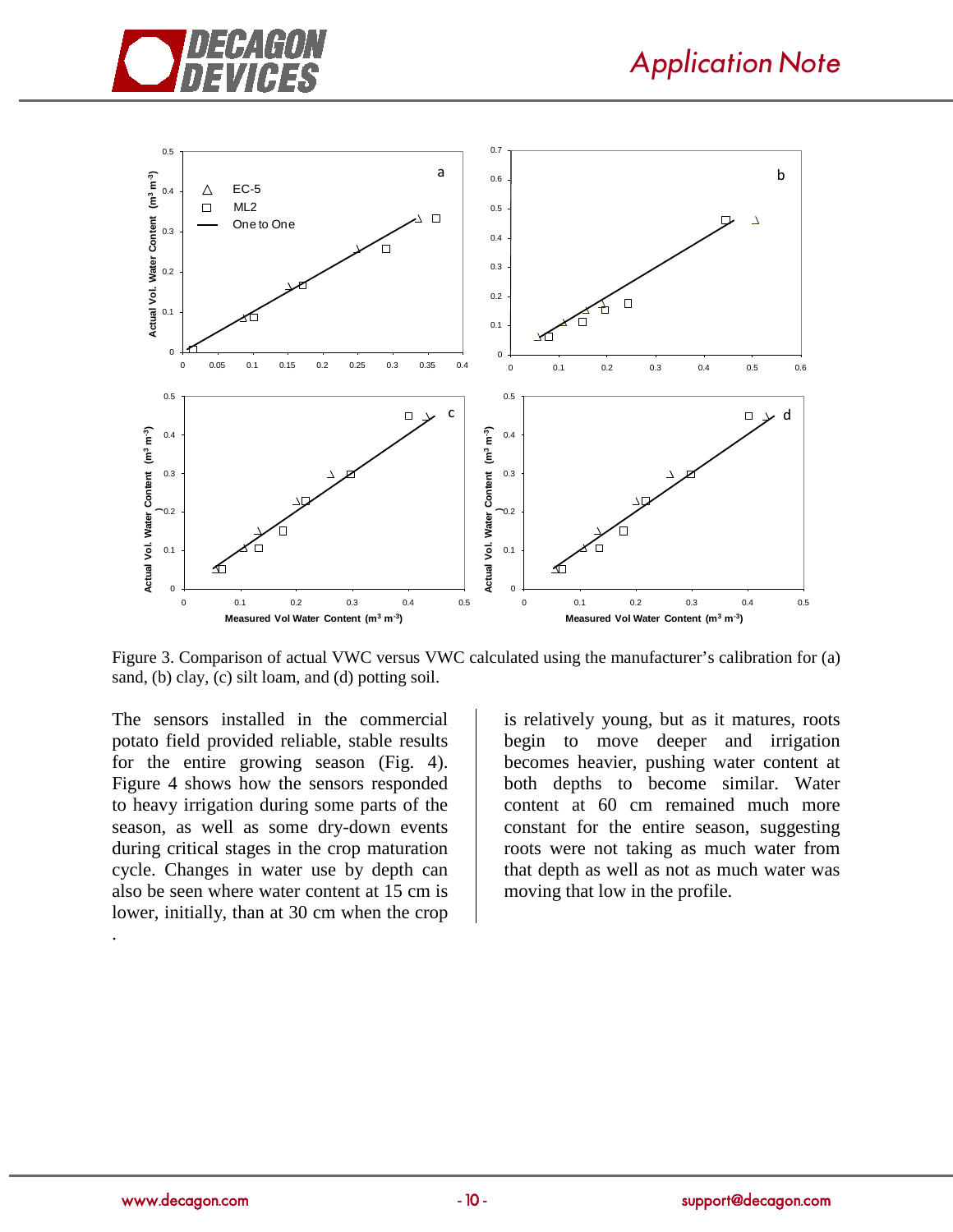



Figure 4. Soil moisture and irrigation data across a growing season in a center-pivot irrigated potato field.

Figure 5. shows a subset of water content and irrigation data from a dry-down and wet-up period. These data show the relative response of the water content sensors to each irrigation event. It is clear that irrigation produced an increase of water at every level in the profile, but the relative .

response lagged with the deeper sensors. On the 60 cm sensor, irrigation water caused the sensor to respond slightly, but the overall change is a general increase in water content instead of large water content spikes followed by draining as is seen in the shallower sensors.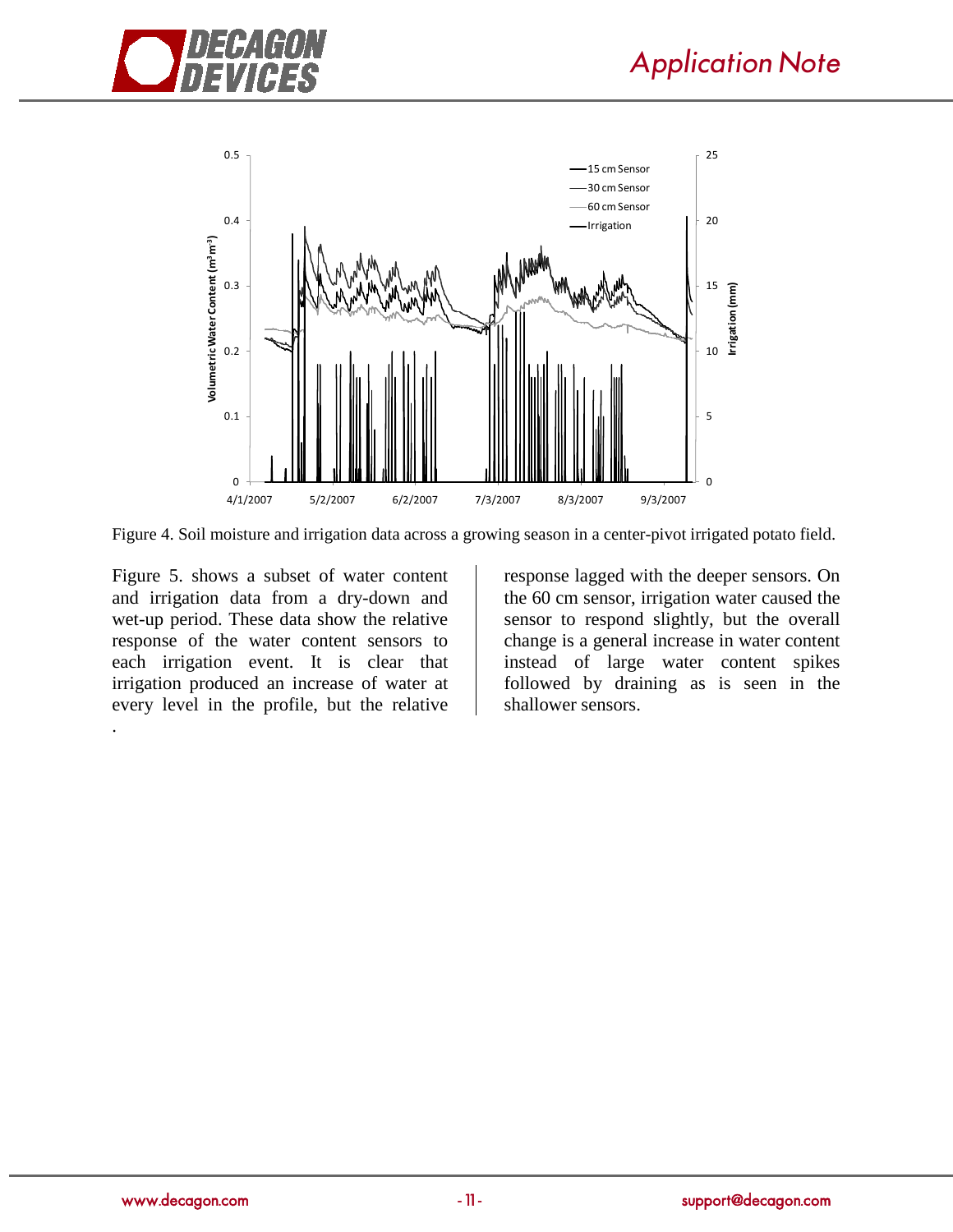



Figure 5. Subset of data for the irrigated potato field showing individual irrigation events along with SMS response.

### **Conclusion**

SMS calibrations were not significantly affected by soil type or salinity in several mineral soils and potting soils tested. This finding suggests that relatively untrained users could install the sensors in intact soil and measure accurate soil VWC. This is a particularly important finding because most monitoring and control applications include sensor installation into soils of unknown texture. In addition, changing salinity conditions, either from soil or irrigation water, have little effect on sensor measurements. This is a very important quality considering the failure of past sensors in this area. Further, the manufacturer's calibration provided accurate water content measurements in all soils tested in the laboratory. Season-long irrigation and VWC measurements in a potato field showed the SMS were robust and responded as expected to irrigation events.

## **References**

- Campbell, C.S. 2001. Response of the ECH2O Soil Moisture Probe to Variation in Water Content, Soil Type, and Solution Electrical Conductivity [Available at [http://www.decagon.com/appnotes/e](http://www.decagon.com/appnotes/echo_analysis.pdf) [cho\\_analysis.pdf.](http://www.decagon.com/appnotes/echo_analysis.pdf)
- Campbell, J.E. 1990. Dielectric-Properties and Influence of Conductivity in Soils at One to 50 Megahertz. Soil Sci Soc Am J. 54(2):332-341.
- Cobos, D.R. 2006. Calibrating ECH2O Soil Moisture Sensors [Available at [http://www.decagon.com/appnotes/e](http://www.decagon.com/appnotes/echocal.pdf) [chocal.pdf.](http://www.decagon.com/appnotes/echocal.pdf)
- Starr, J.L., and I.C. Paltineanu. 2002. Methods for Measurement of Soil Water Content: Capacitance Devices. p. 463-474. *In* J.H. Dane, and G.C. Topp (ed.) Methods of Soil Analysis: Part 4 Physical Methods. Soil